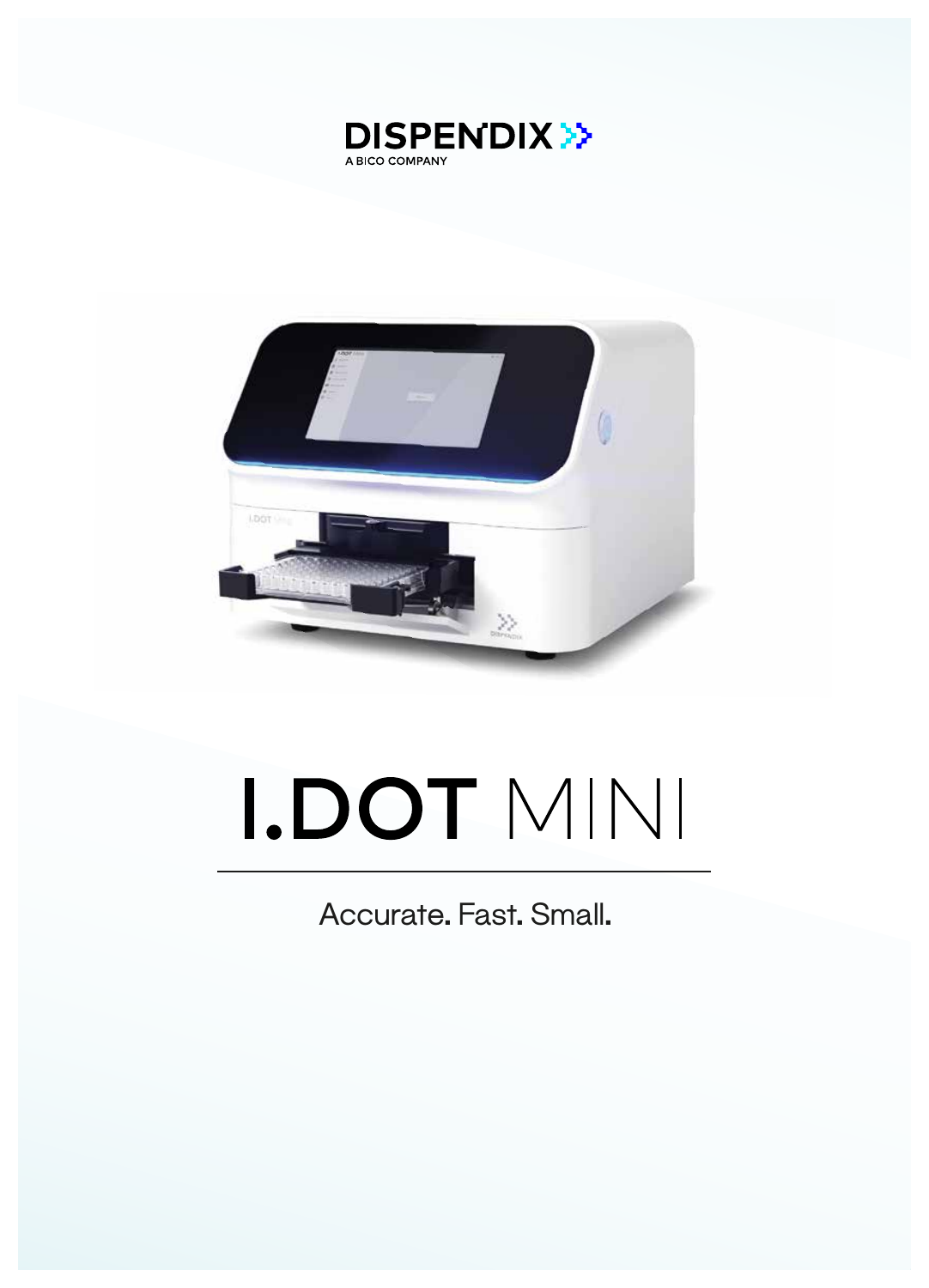Brings intuitive automation, precision and speed to every lab in a smaller footprint for accurate results every time.

#### WHEN EVERY DROP COUNTS

The I.DOT MINI comes equipped with DropDetection, providing users the ability to detect when users run out of source liquid.

DropDetection is a patented feature that detects and counts every droplet released during a single dispensing run. It's a simple and powerful tool enabling droplet verification and protocol optimization. This innovative solution, mounted under the source well of the I.DOT MINI features a miniaturized light barrier to detect changes in light intensity as drops pass the photoelectric barrier between the source well and the target plate. After the dispensing run, DropDetection delivers color-coded results (green for a successful deposit and red for an error) that are conveniently stored in a file for easy access.

This lightweight liquid handler uses a single positive pressure channel to generate droplets as small as 8 nanoliters through a nozzle in the well and can produce up to 100 droplets per second.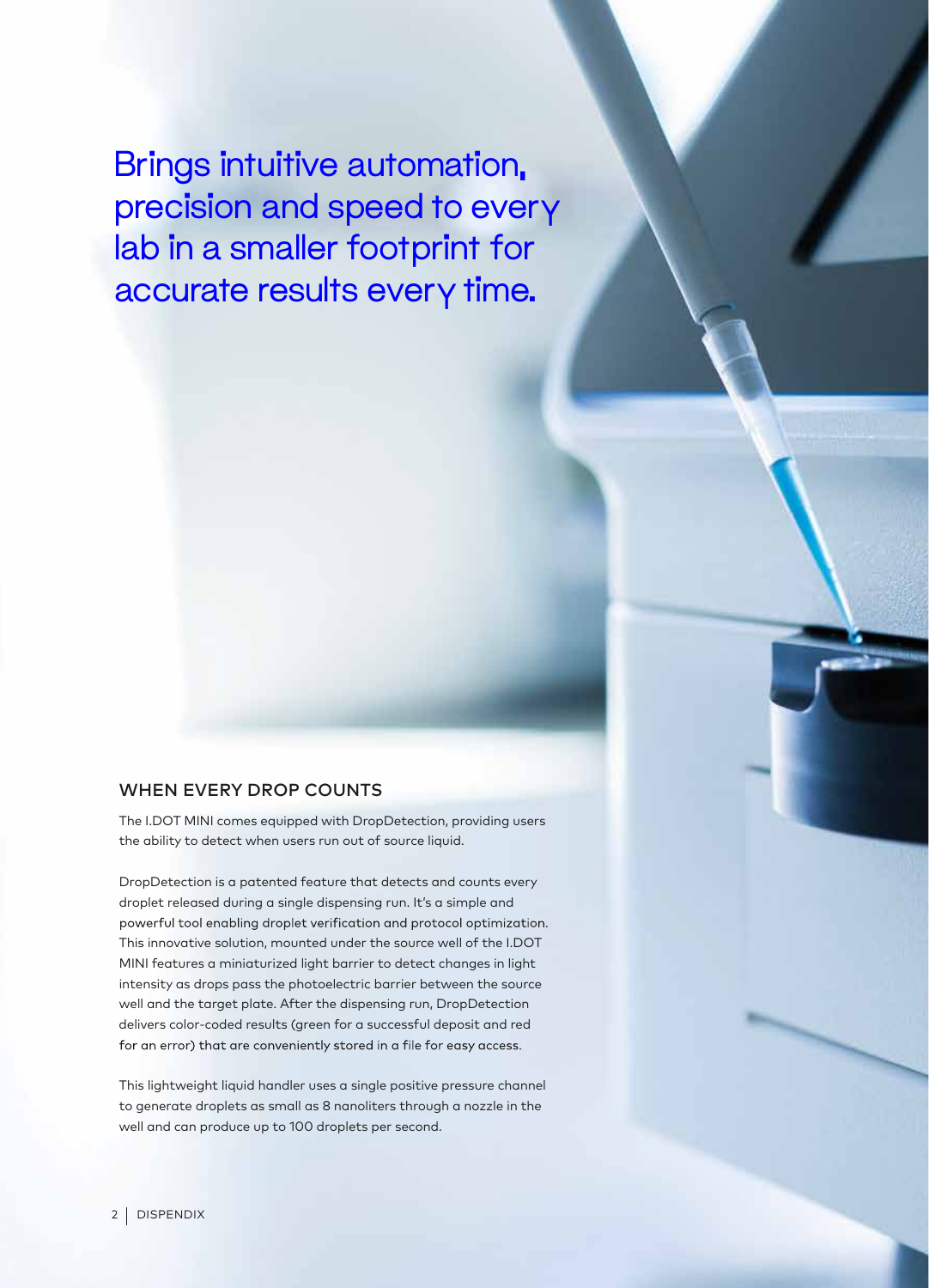



# How does the I.DOT MINI work?

I.DOT's approach is precise and accurate noncontact liquid handling tasks. The system uses eight individually controlled positive pressure channels to generate droplets from 8 to 50 nanoliters from a small nozzle at the bottom of each well. Each channel can generate up to 100 droplets per second giving control and speed to the users all while eliminating cross contamination.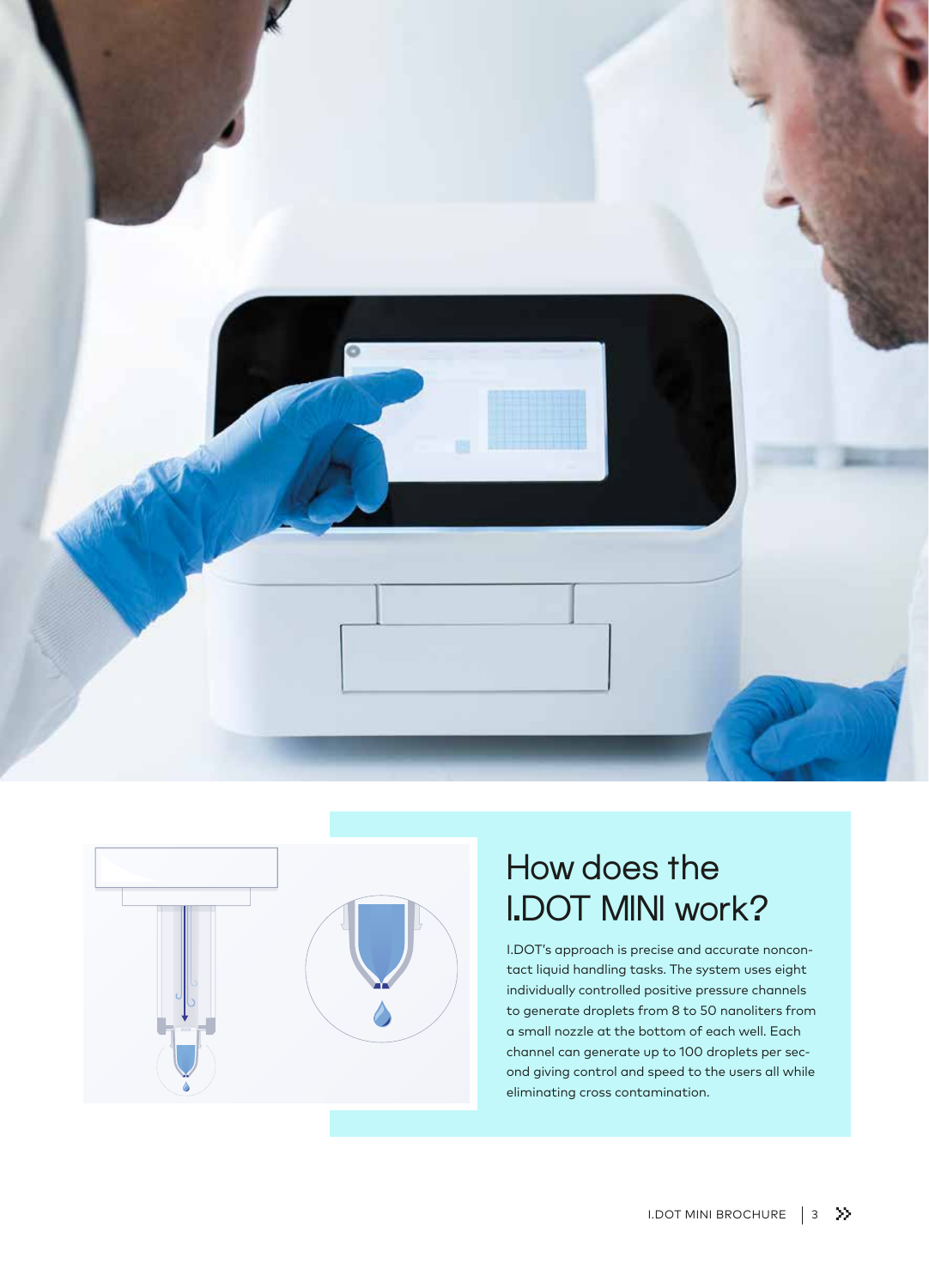# I.DOT MINI automates life science workflows and executes them more efficiently



#### Genomics and proteomics

- Leverages miniaturization, low-volume dispensing and low dead volume.
- Dispenses high-viscosity solutions with ease, enabling rapid next-generation sequencing (NGS) prep.
- Supports a range of polymerase chain reaction (PCR) needs by dispensing master mixes with unparalleled speed and accuracy.
- Dispenses commercially available beads reproducibly across target plates for extraction or clean-ups; reduces settling with high-speed dispensing.



#### Compounds dispensing

- Use I.DOT to dispense small molecules with different dilution series possible.
- Remove variability in liquid handling by back calculating the exact concentration of dispensed drugs using droplet verification.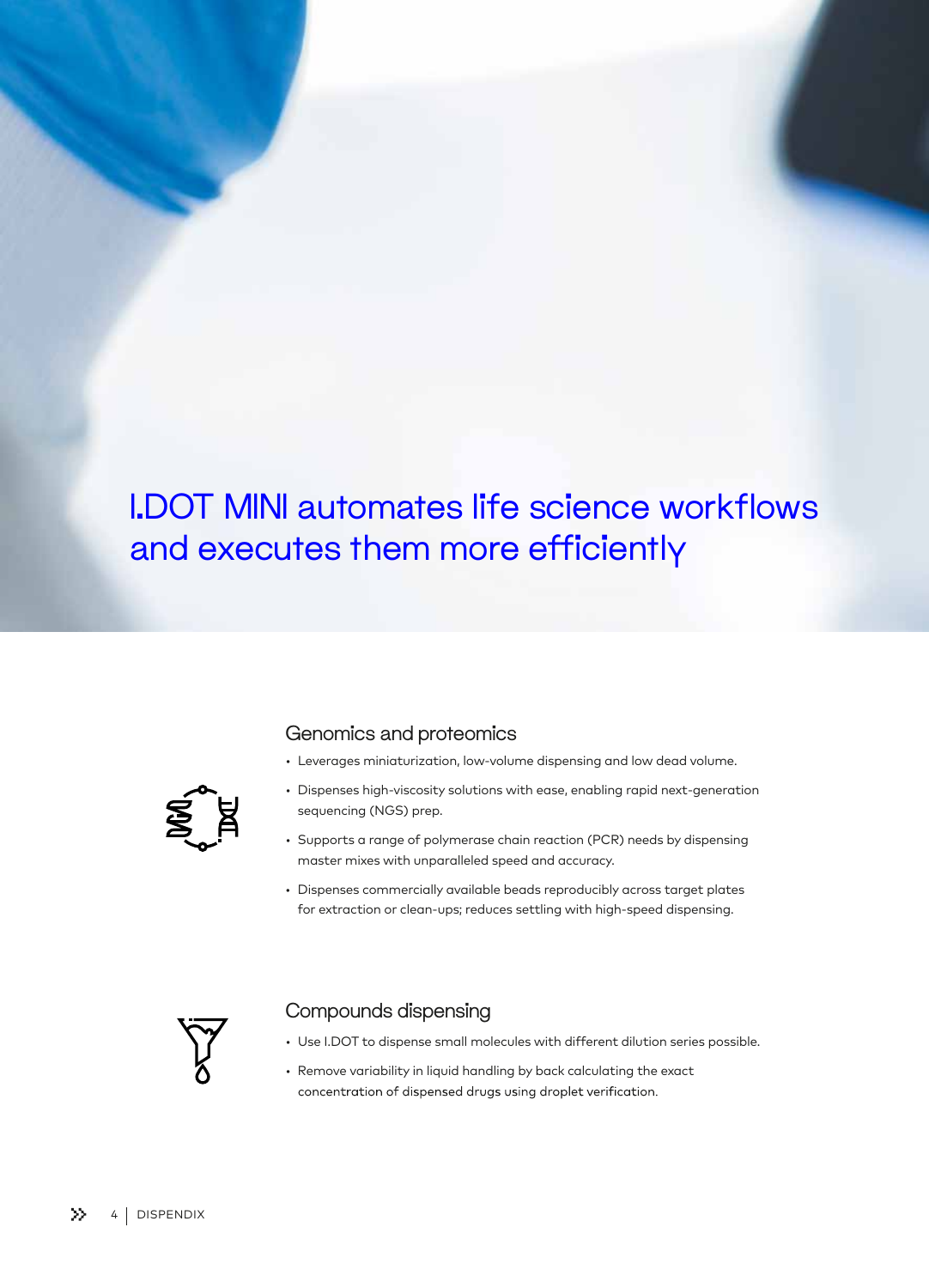



#### Dispensing beads

• Dispense commercially available beads reproducibly across your target plates for extraction or clean-ups.



#### Assay development

- Miniaturize your cellular assays into a 1536- well plate.
- Dispense up to 96 different components using a different volume in each well with I.DOT MINI's DoE-friendliness.



#### Cell dispensing

• Dispense anything from cells in suspension to organoids while maintaining cell viability.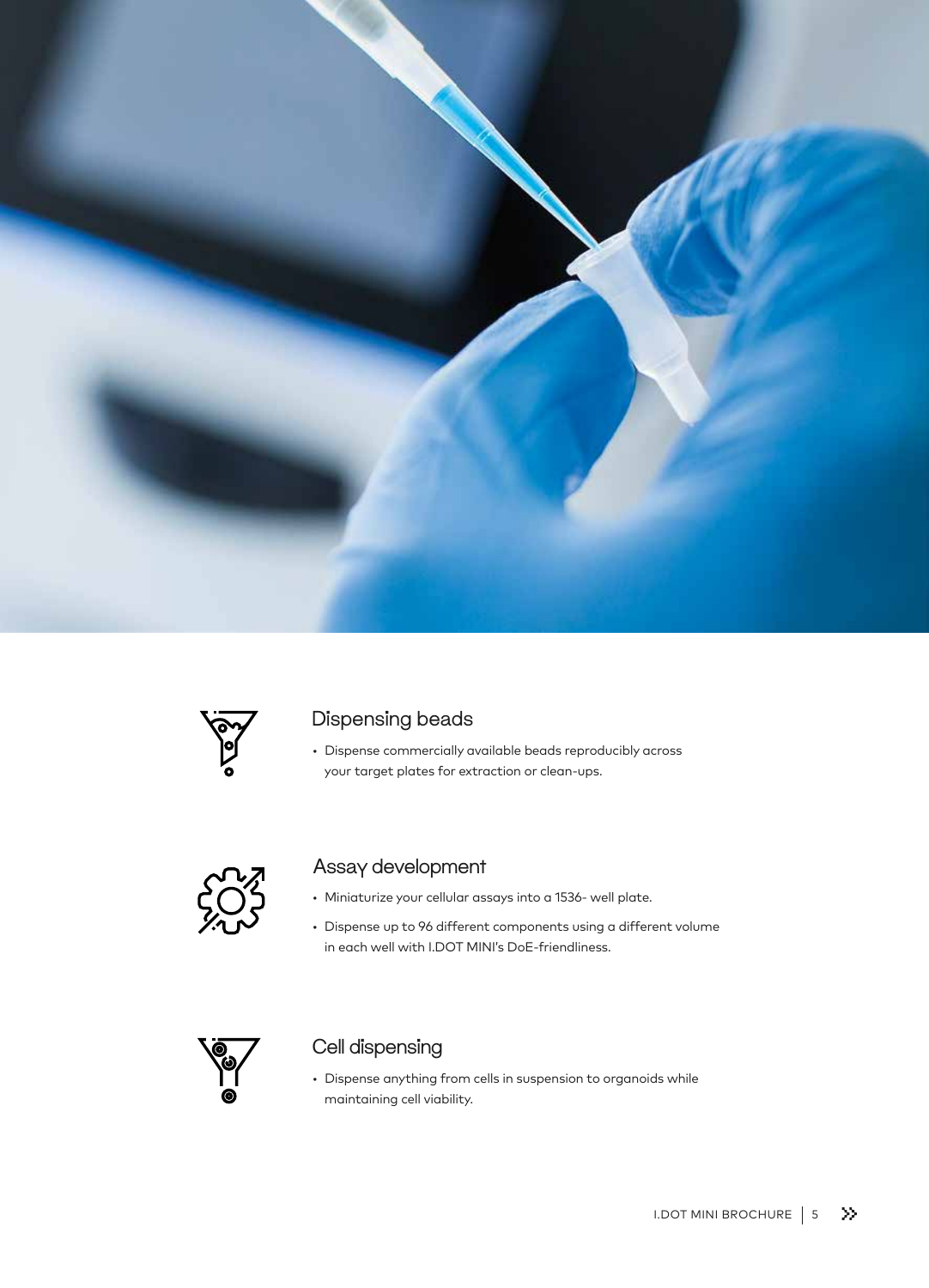**X** OUR VISION Create the future of health by engineering science.

## Key Benefits



## Built-in droplet verification

I.DOT MINI's droplet detection has the capability to detect when users run out of source liquid and can verify total dispense value.



Dispense 10 nanoliters across a 96-well plate in 10 seconds and across a 384-well plate in 20 seconds for 50nl.



Well reservoir design ensures dead volume < 1 µl for H20.



## Eliminate carryover and cross contamination

The technology enables droplets to be dispensed into the target plate below the source plate. I.DOT MINI eliminates carryover and cross-contamination.



Flexible

Rapidly dispense into any SBS target plate, including 96-, 384- and 1536-well plates of a maximum height of 16 mm.



Dispenses 8 nl to 500,000 nl of a single source liquid at a time.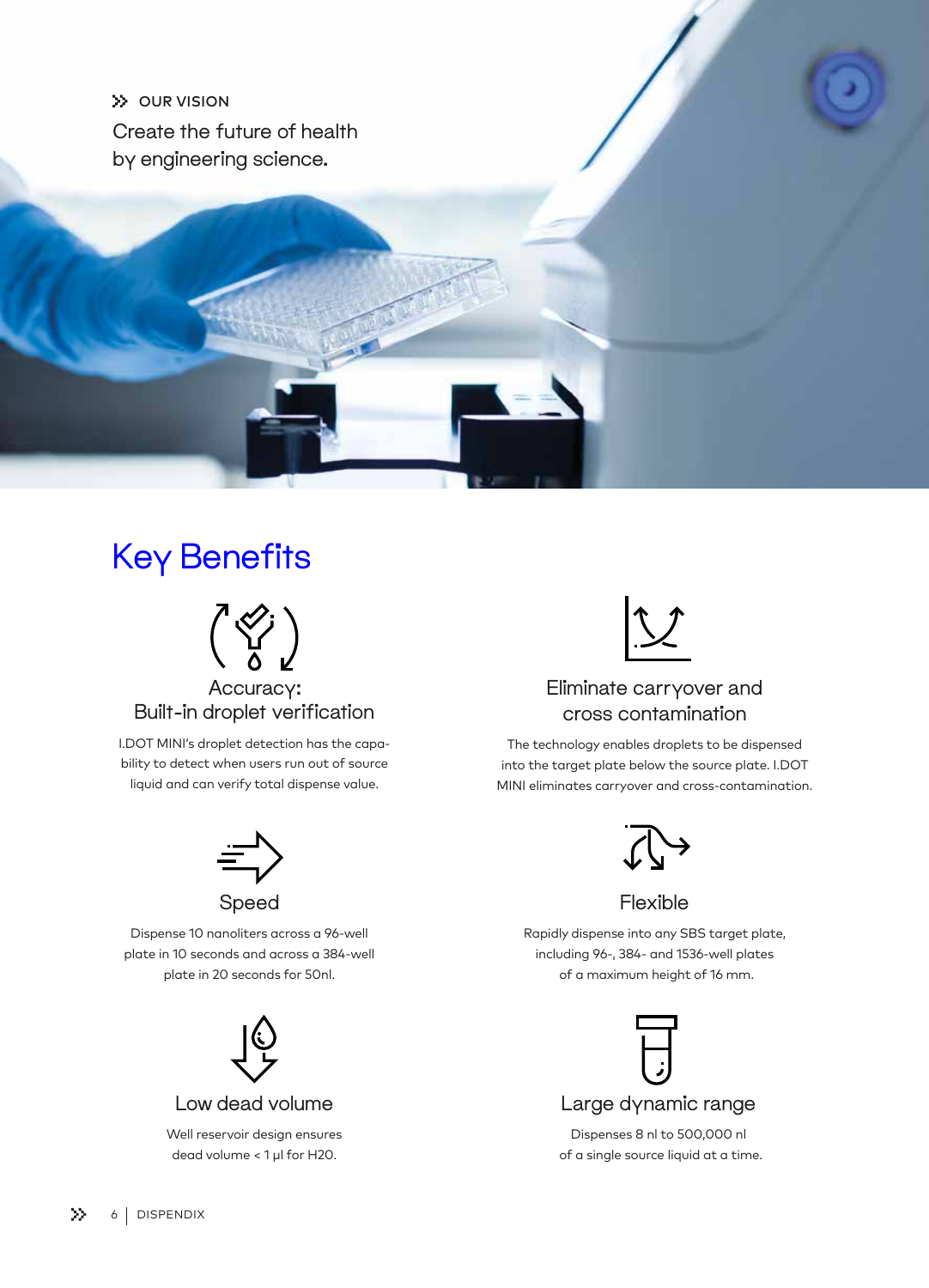# Easy to use software **streamlines** your workflow

The I.DOT MINI's automation-friendly software offers built-in convenience, optimizes protocol creation, and lets users import comma-separated values (CSV) files for more complex protocols.

- Touch screen, user-friendly software
- Custom formats
- No programming or looping needed





## We are here for you

DISPENDIX's global team of applications specialists are ready to provide support when you need it, and multiple support packages are available receiving your request. We are happy to work by phone, over email, through video chat and on-site to perform installations, repairs and other services. Email us anytime at support@dispendix.com